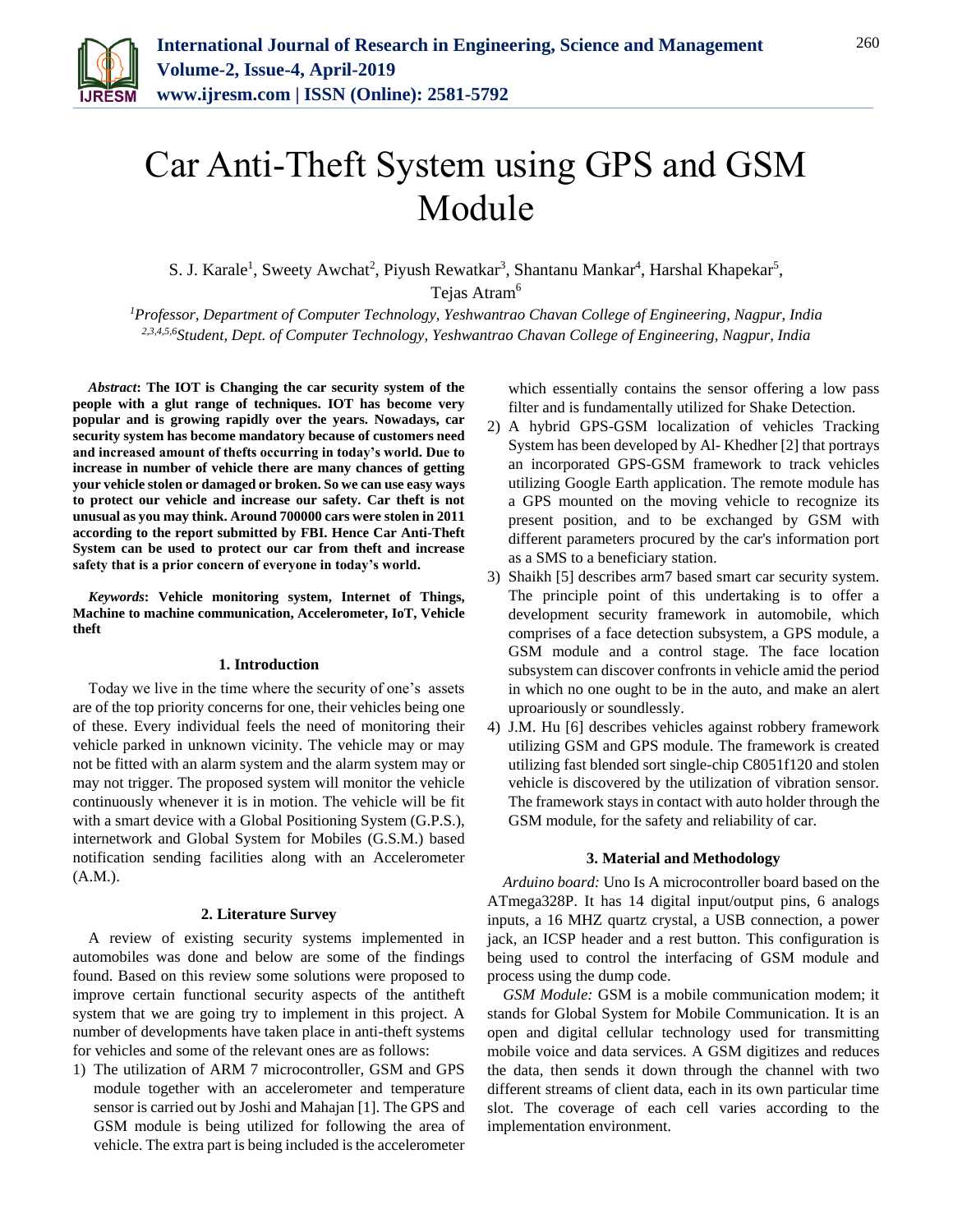

*DC Motor:* Here we are treating DC MOTOR as a Car Engine. DC Motor is a machine which converts electrical energy into mechanical energy. The working of DC motor is based on the principal that when a current carrying conductor is placed in a magnetic field, it experiences a mechanical force.

*GPS Module:* GPS is integrated mainly to use mobile communication services. A Mobile sim will be provided in the system of which number will be used to communicate with the users mobile via designed application. A SMS facility will help out to give instruction for switching on and off the system.



Fig. 1. Block diagram of the system



On the start of the system user have to make a registration by providing basic details. On the successful registration user can access the application at any time via provided valid credentials. Using android application interface user can command to vehicle by pushing desired feature button. This will lead to sent a respective message on GPS module via Arduino support. If the valid SMS is received, then desire action on the vehicle will be performed like accessing the location.



Fig. 3. User interface

An android application will be help out to the user to communicate with the Arduino module. This application will be provided with the basic functionalities needed to operate the system on the vehicle. It includes features like switching on, off and locating the vehicle. To operate on any operation it will sent an SMS to the GPS module on the Arduino kit and the expected operation will get performed.

#### **7. Advantages**

- 1) In present time, the criminals have more enhanced tools to either disable the vehicle security or override it. Hence our system is upgraded for such scenarios providing security by adding some features that can detect, if not prevent, any kind of suspicious movement of the vehicle.
- 2) Also, whenever a vehicle is towed to the traffic police station due to incorrect parking, we always get to know about it after getting back to the parking location.
- 3) Remotely stopping of the car's engine is now possible with IoT based features.

# **8. Drawbacks**

- 1) *App crashes:* Sometimes the system application may crash and the system then can no longer be in use.
- 2) *System installment in two-wheeler:* As bike engine is outside the device will be viewable or easily visible so we need to find a perfect place to install the system.
- 3) *Portable mobile Jammer:* If the thief uses a portable jammer that will lock the service provider connectivity. In this scenario the system will no longer be functioning. This is a one of the biggest drawbacks of the system.

## **9. Conclusion**

On the basis of our analysis we came to know about modern life advance threat to the vehicle and necessity of advance